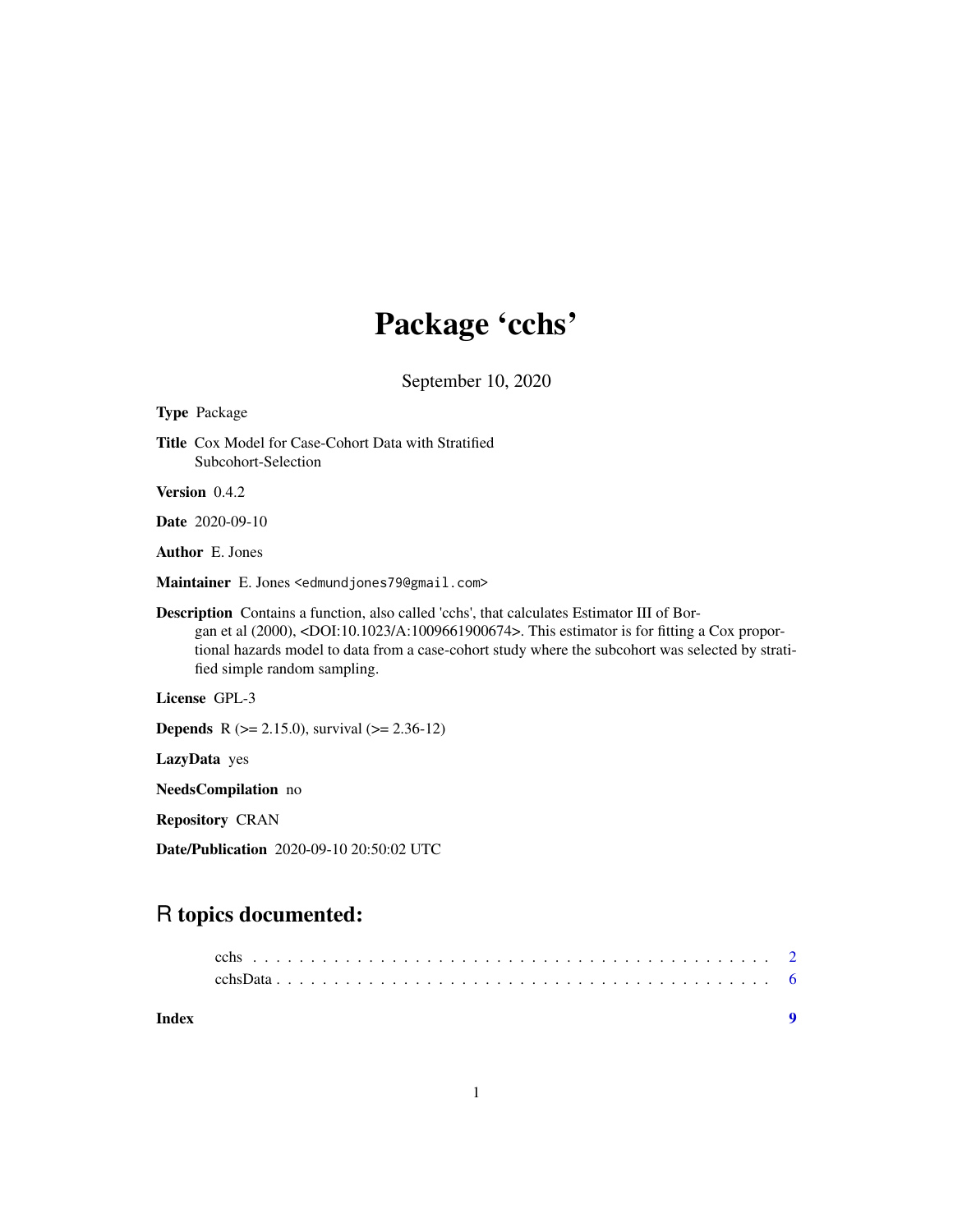#### <span id="page-1-1"></span><span id="page-1-0"></span>Description

cchs fits a Cox proportional-hazards regression model to case-cohort data where the subcohort was selected by stratified simple random sampling. It uses Estimator III of Borgan et al (2000).

#### Usage

```
cchs(formula, data=parent.frame(), inSubcohort, stratum,
samplingFractions, cohortStratumSizes, precision=NULL,
returnAdjustedTimes=FALSE, swap=TRUE, dropNeverAtRiskRows=TRUE,
dropSubcohEventsDfbeta=FALSE, adjustSampFracIfAnyNAs=FALSE,
keepAllCoxphElements=FALSE, confidenceLevel=0.95, verbose=FALSE,
annotateErrors=TRUE, coxphControl, ...)
```
### Arguments

| formula     | An object of class formula that specifies the terms in the model. The left-hand<br>side must be a Surv object. The special terms cluster and strata are not<br>allowed.                                                                                                                                                                                                                                                                                                                                                                                                                  |
|-------------|------------------------------------------------------------------------------------------------------------------------------------------------------------------------------------------------------------------------------------------------------------------------------------------------------------------------------------------------------------------------------------------------------------------------------------------------------------------------------------------------------------------------------------------------------------------------------------------|
| data        | A data-frame or environment that contains the variables used in the formula. The<br>variables named in inSubcohort, stratum, samplingFractions, and cohortStratumSizes<br>will be looked for first in data, if that is a data-frame, and then in the environ-<br>ment that cchs was called from.                                                                                                                                                                                                                                                                                         |
| inSubcohort | A vector of logical variables that shows whether each observation/row is in the<br>subcohort (TRUE) or not (FALSE).                                                                                                                                                                                                                                                                                                                                                                                                                                                                      |
| stratum     | A vector that defines the strata within which the subcohort was selected. Each<br>element of stratum corresponds to one observation/row in the data. The ele-<br>ments can be character strings, integers, or any other type of variable that can be<br>converted to a factor.                                                                                                                                                                                                                                                                                                           |
|             | samplingFractions, cohortStratumSizes                                                                                                                                                                                                                                                                                                                                                                                                                                                                                                                                                    |
|             | samplingFractions is a vector of the sampling fractions in the different strata,<br>and cohort Stratum Sizes is a vector of the sizes of the strata in the full cohort.<br>Exactly one of these must be given. There are two possible forms for the vector:<br>if it has names, then these must all be distinct and include the names of the strata<br>(and if one value of stratum is "France", then samplingFraction["France"]<br>should be the sampling fraction for that stratum); if it does not have names, then<br>it must have one element for each observation/row in the data. |
| precision   | For example, if the times were recorded to the nearest day but are stored as num-<br>bers of years, then precision should be 1/365.25. If there are no tied event-<br>times, then it makes no difference what precision is. If there are tied event-<br>times and precision is a number, then the tied event-times will be slightly<br>changed before the estimator is calculated. If there are tied event-times and<br>precision is NULL (meaning unspecified), then the estimator cannot be calcu-<br>lated and an error will be thrown.                                               |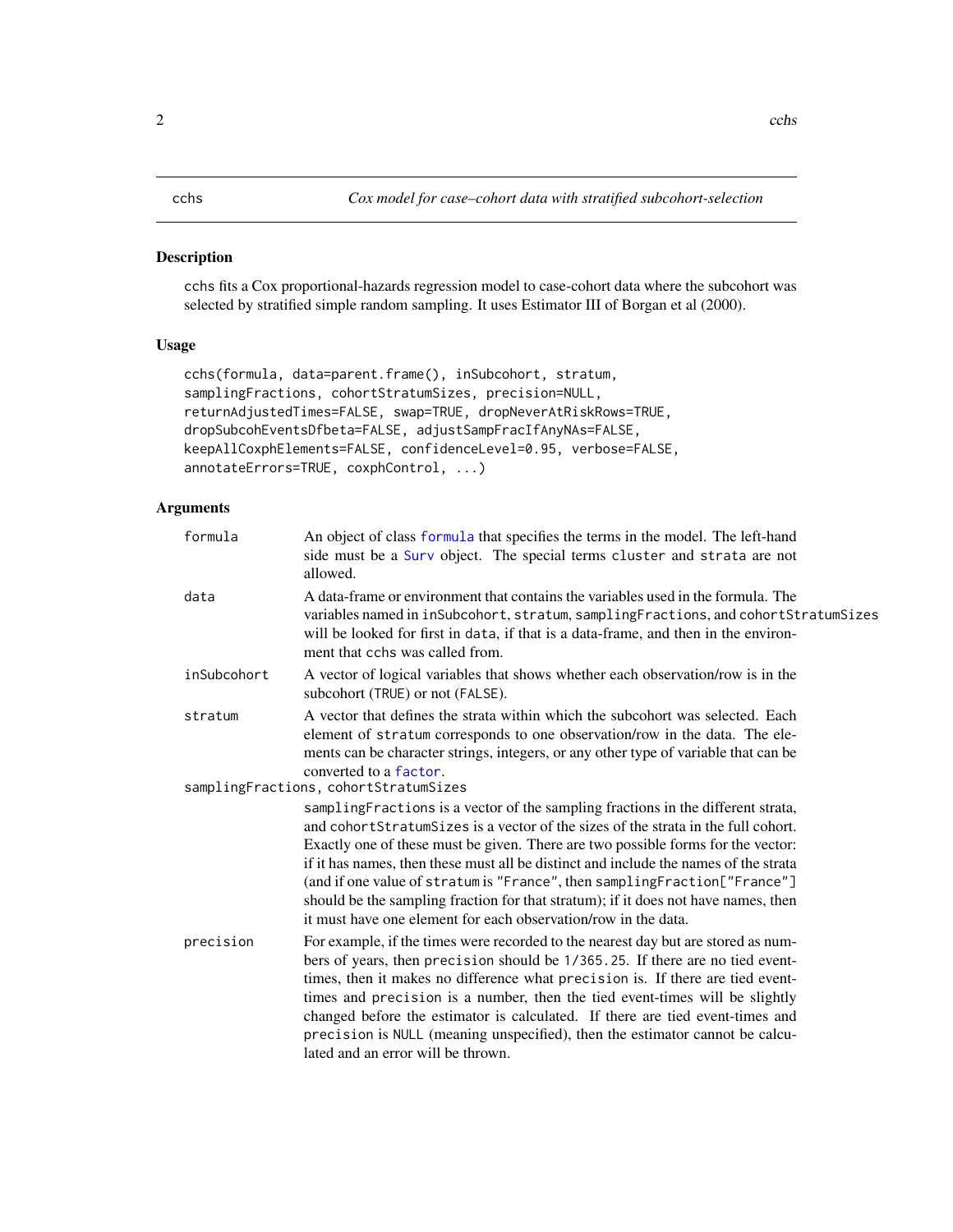<span id="page-2-0"></span>

If this is TRUE, the object returned by cchs will contain the exit-times after they have been adjusted to deal with any tied event-times. If a row is dropped because of missing data (NAs) then its exit-time is not adjusted.

swap If this is FALSE then the swapping will be omitted (in the formula for Estimator III in Borgan et al 2000, the randomly selected observation/row will not be removed). This is only intended to be used for testing or development.

dropNeverAtRiskRows

If this is TRUE, observations/rows whose at-risk periods do not include any of the event-times will be dropped just before cchs internally calls [coxph](#page-0-0). These observations/rows make no difference to the regression coefficients produced by coxph, but they do affect the dfbeta residuals (see Langholz & Jiao 2007) and therefore the variance-estimates, because coxph calculates the dfbeta residuals using an approximation.

dropSubcohEventsDfbeta

If this is FALSE, which is the default, the dfbeta residuals and therefore the variance-estimates will be calculated exactly as described by Borgan et al (2000). If it is TRUE, they will be calculated as described by Langholz  $\&$  Jiao (2007) (see "There is a slight approximation ..." in section 2.4).

#### adjustSampFracIfAnyNAs

If this is TRUE, and if any observations are dropped because of missing data (NAs), then the sampling fractions will be recalculated using the numbers of observations after those observations are dropped.

#### keepAllCoxphElements

If this is TRUE, then the object returned by cchs will contain elements such as loglik and linear.predictors from the object that was produced by cchs's internal call to [coxph](#page-0-0). These are not likely to be relevant or correct, since cchs manipulates and changes the dataset in many ways before passing it to coxph. (For a list of the elements produced by coxph, see [coxph.object](#page-0-0).)

#### confidenceLevel

The level for the hazard-ratio confidence intervals (a number in the interval  $[0,1]$ ).

verbose If this is TRUE, detailed information about the internal manipulations and calculations will be displayed.

annotateErrors If this is TRUE, and if certain functions that are called internally by cchs produce errors or warnings, then extra messages will be added to make those easier to understand. The disadvantage of this is that the call stack produced by [traceback](#page-0-0) is more complicated.

coxphControl, ...

These are optional arguments to control the working of coxph when it is called internally by cchs. If coxphControl is supplied then it must be a list produced by [coxph.control](#page-0-0), and if "..." arguments are supplied then it must be possible to pass them to coxph.control.

#### Details

In a case–cohort study, the dataset consists only of the cases (the participants who have an event) and the participants who are in the subcohort, which is a randomly selected subset of the cohort. In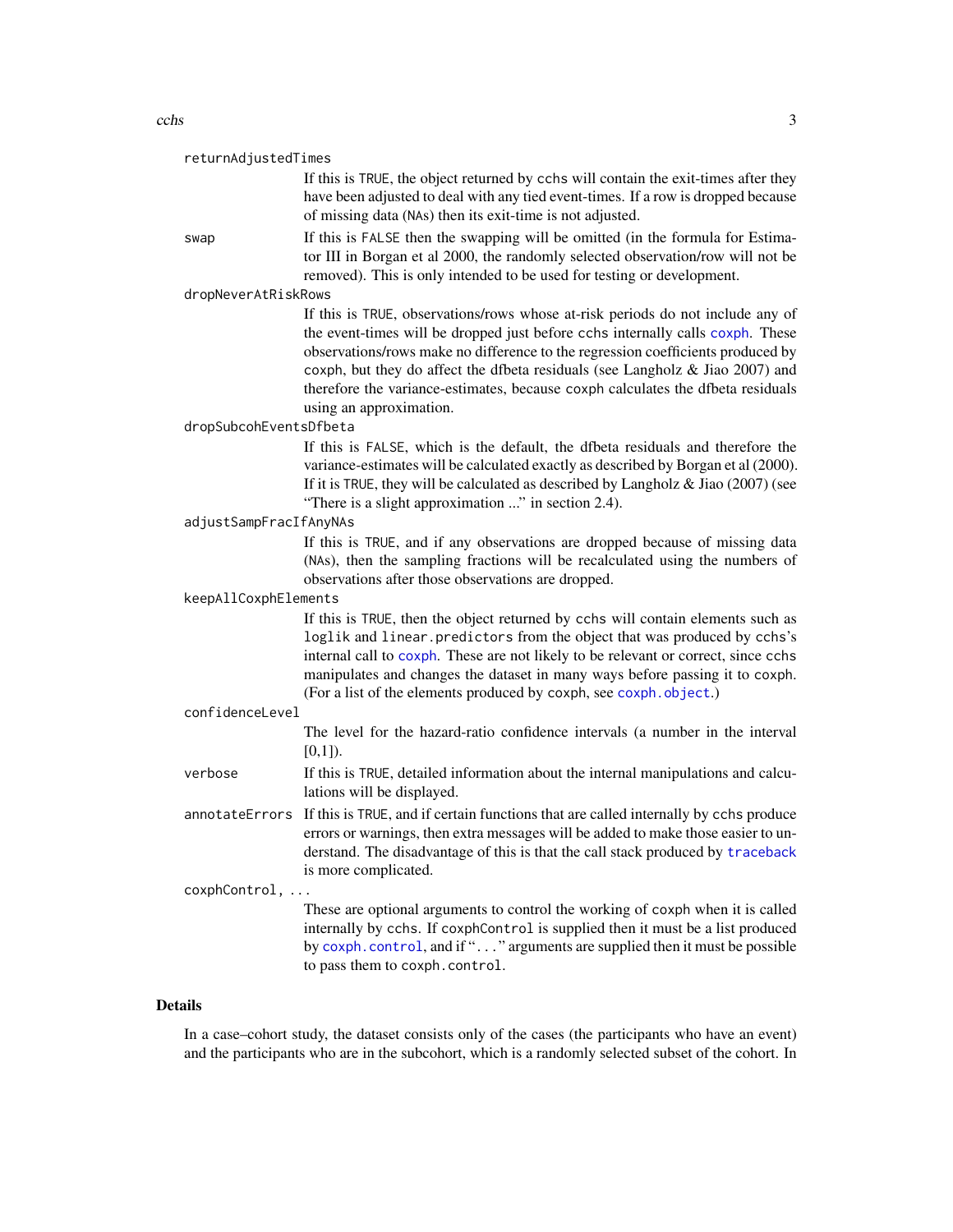<span id="page-3-0"></span>a stratified case–cohort study, the subcohort is selected by stratified simple random sampling. This means that the cohort is divided into strata, and from each stratum a proportion of the participants equal to that stratum's sampling fraction is selected to be in the subcohort (and within each stratum, each participant is selected with equal probability). For more on stratified case–cohort studies see any of the references listed below.

cchs fits a Cox proportional-hazards regression model to data from a stratified case–cohort study, using the time-fixed version of Estimator III from Borgan et al (2000). Estimators I and II from Borgan et al (2000) are available by using [cch](#page-0-0) with the options method="I.Borgan" and method="II.Borgan", but only Estimator III is score-unbiased, which is the main desirable criterion. The data must be in the usual form where each row corresponds to one observation (that is, one participant). cchs works by manipulating the data in various ways, then passing it to [coxph](#page-0-0) (which is suitable for fitting a Cox model to data from a cohort study), and finally making corrections to the variance-estimates. It is planned that a vignette will be produced and this will contain more detail.

For normal use, the logical (boolean) arguments should have their default values. cchs performs a complete-case analysis, meaning that rows will be dropped if they contain NAs in any of the variables that appear in the model, including inside the Surv(), or in inSubcohort or stratum. NAs are not allowed in samplingFractions or cohortStratumSizes, unless that vector has names and any of those names are not equal to values of stratum, in which case the corresponding elements can be NA.

cchs does not normally give replicable results, because the swapping and the small changes to tied event-times are random (see swap and precision in the Arguments section). To get exactly the same results every time, use set. seed with a fixed seed just before calling cchs.

For more information about cchs see the article in *R Journal*, Jones (2018).

#### Value

An S3 object of class cchs. This is a list that contains the following elements:

| coefficients    | The vector of coefficients.                                                                                                                                                                                                                                                                                                                                                                      |
|-----------------|--------------------------------------------------------------------------------------------------------------------------------------------------------------------------------------------------------------------------------------------------------------------------------------------------------------------------------------------------------------------------------------------------|
| var             | The variance matrix of the coefficients.                                                                                                                                                                                                                                                                                                                                                         |
| loglik          | A vector of two elements: the first is the log-likelihood with the initial val-<br>ues of the coefficients that were used in the iteration to find the maximum<br>likelihood, and the second is the maximized log-likelihood—that is, the log-<br>likelihood with the final values of the coefficients. (Strictly speaking these<br>should all say "pseudo-likelihood" instead of "likelihood".) |
| iter            | The number of iterations used by coxph.                                                                                                                                                                                                                                                                                                                                                          |
| n               | The number of observations (that is, rows), that were used in the call to coxph.                                                                                                                                                                                                                                                                                                                 |
| nevent          | The number of events (also called failures).                                                                                                                                                                                                                                                                                                                                                     |
| call            | The call that was used to create the cchs object (an object of mode call).                                                                                                                                                                                                                                                                                                                       |
| coeffsTable     | A summary of the main output. This is a matrix that contains the hazard ra-<br>tios, confidence intervals for them, p-values for the Wald tests, log hazard ratios<br>(which are the coefficients in the Cox model), and standard errors of the log<br>hazard ratios.                                                                                                                            |
| confidenceLevel |                                                                                                                                                                                                                                                                                                                                                                                                  |
|                 | The level for the confidence intervals in coeffsTable. (This is a copy of the<br>confidenceLevel argument.)                                                                                                                                                                                                                                                                                      |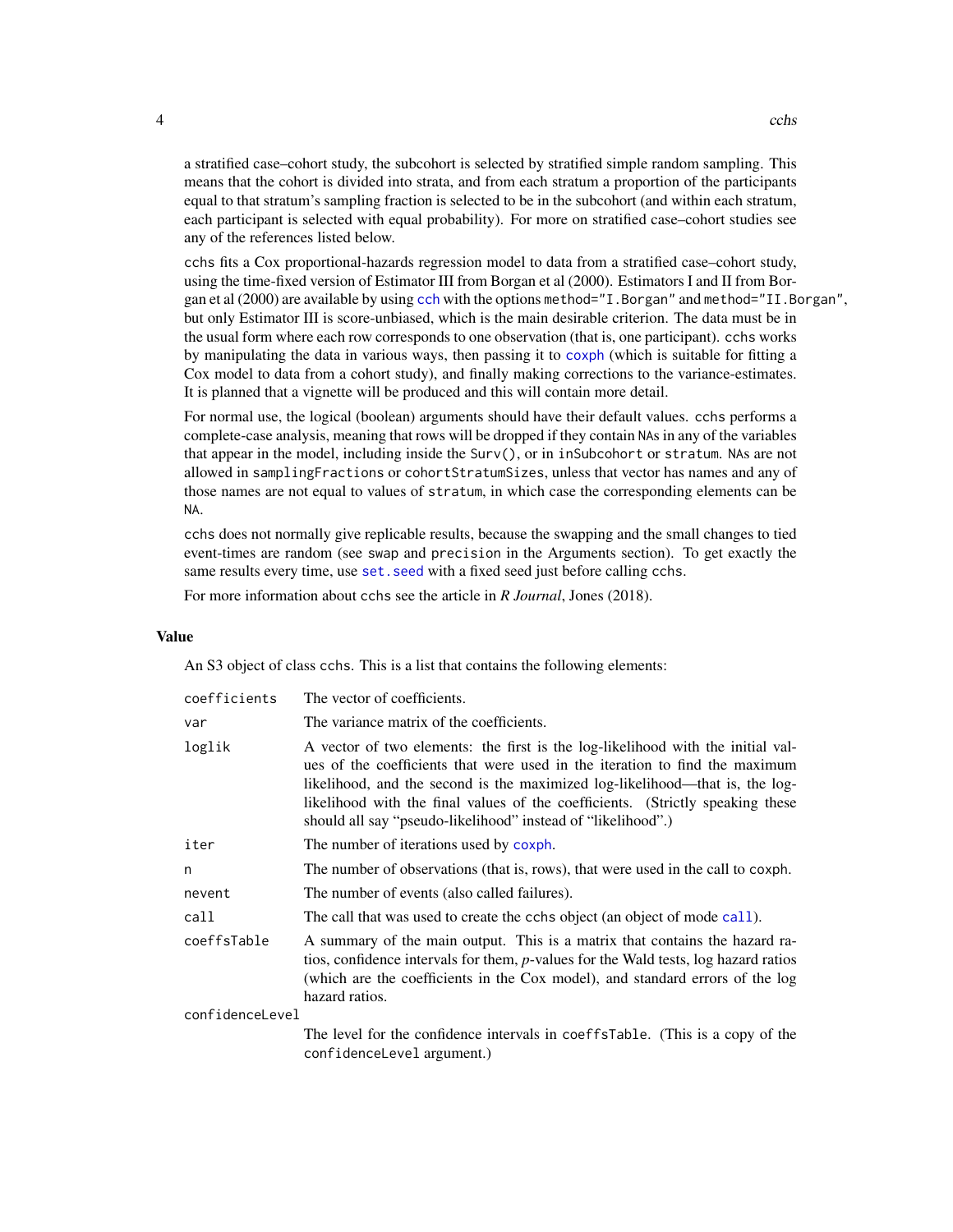<span id="page-4-0"></span>

| nEachStatus | A vector with three elements: the numbers of subcohort non-cases, subcohort<br>cases, and non-subcohort cases. The sum of these is n.                        |
|-------------|--------------------------------------------------------------------------------------------------------------------------------------------------------------|
| nStrata     | The number of strata that appear in the data.                                                                                                                |
| message     | A message about observations that have been dropped because of NAs and<br>event-times that have been changed to deal with ties, if either of these happened. |

If keepAllCoxphElements is TRUE, then the cchs object will also contain the other elements listed under [coxph.object](#page-0-0). If returnAdjustedTimes is TRUE, then it will contain an adjustedTimes element, which is a vector of the adjusted exit-times (with elements in the same order as the observations/rows in the data).

#### References

Borgan, Ø., Langholz, B., Samuelsen S.O., Goldstein, L., Pogoda, J. (2000). Exposure stratified case–cohort designs. *Lifetime Data Analysis* 6 (1), 39–58. [\(link\)](https://doi.org/10.1023/A:1009661900674)

Cologne, J., Preston, D.L., Imai, K., Misumi, M., Yoshida, K., Hayashi, T., Nakachi, K. (2012). Conventional case–cohort design and analysis for studies of interaction. *International Journal of Epidemiology* 41 (4), 1174–1186. [\(link\)](https://doi.org/10.1093/ije/dys102)

Jones, E. (2018). cchs: An R package for stratified case–cohort studies. *R Journal* 10 (1), 484–494. [\(link\)](https://doi.org/10.32614/RJ-2018-012)

Langholz, B., Jiao, J. (2007). Computational methods for case–cohort studies. *Computational Statistics and Data Analysis* 51 (8), 3737–3748. [\(link\)](https://doi.org/10.1016/j.csda.2006.12.028)

#### See Also

[cch](#page-0-0), which can calculate Estimators I and II from Borgan et al (2000), [coxph](#page-0-0), which cchs uses internally, and [coxph.control](#page-0-0), a container for certain parameters that are passed to coxph. These are all in the **[survival](https://cran.r-project.org/package=survival)** package.

[cchsData](#page-5-1), an example dataset that cchs can be used on.

#### Examples

# Analyze the relation between survival and three covariates in cchsData.

# The times are stored as numbers of days, so precision has to be 1. The

# selection of the subcohort was stratified according to two strata, defined

# by cchsData\$localHistol, and the sampling fractions are stored in

```
# cchsData$sampFrac.
```

```
cchs(Surv(time, isCase) ~ stage + centralLabHistol + ageAtDiagnosis,
      data=cchsData, inSubcohort=inSubcohort, stratum=localHistol,
      samplingFractions=sampFrac, precision=1)
```
# Do the same analysis using cohortStratumSizes instead of samplingFractions.

# For the value of cohortStratumSizes see the Details section of ?cchsData.

# These two calls to cchs will give slightly different results unless set.seed

```
# is used with the same seed just before both of them.
```

```
cchs(Surv(time, isCase) ~ stage + centralLabHistol + ageAtDiagnosis,
      data=cchsData, inSubcohort=inSubcohort, stratum=localHistol,
```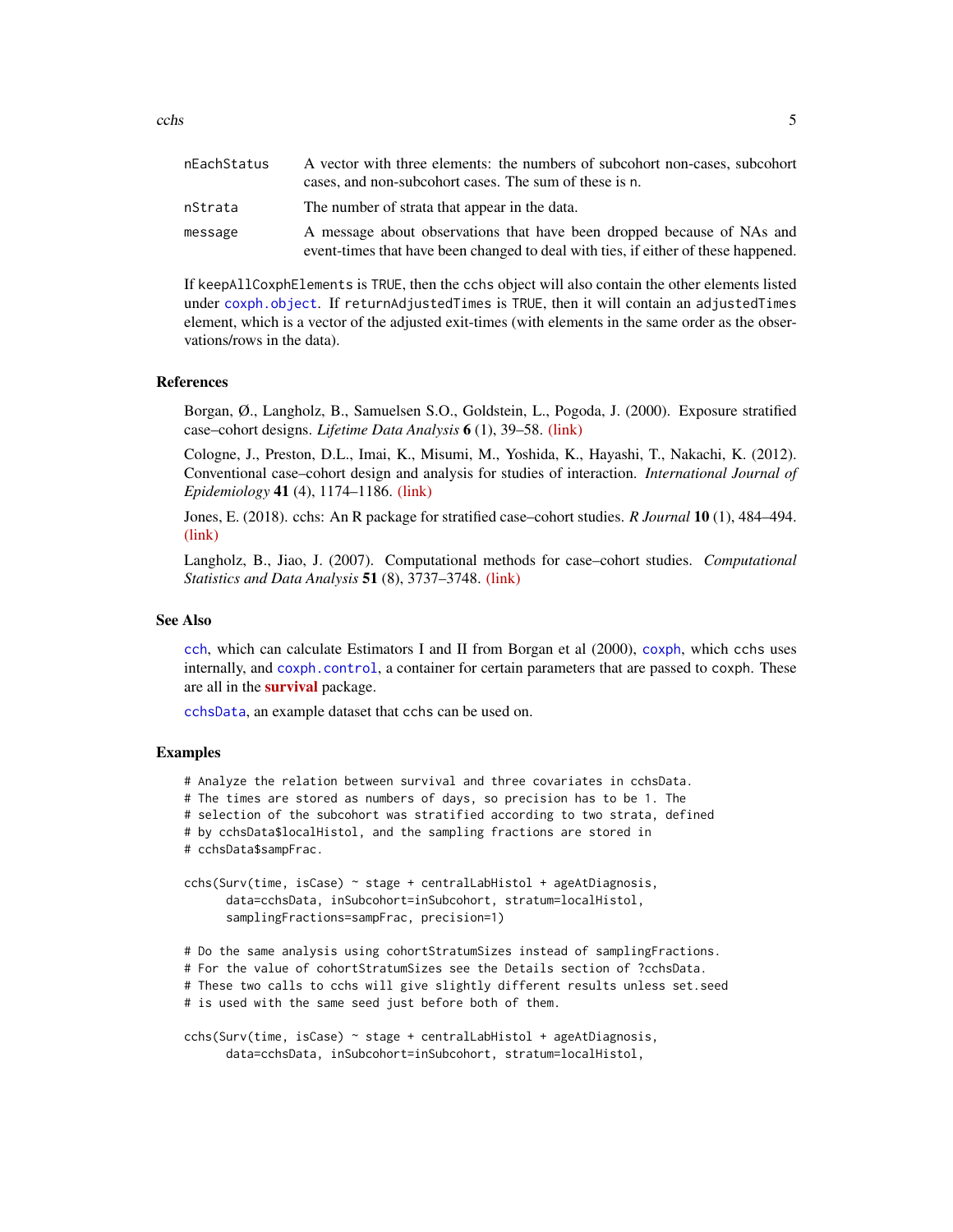<span id="page-5-0"></span>cohortStratumSizes=c(favorable=3622, unfavorable=406), precision=1)

<span id="page-5-1"></span>cchsData *Data from a case–cohort study with stratified subcohort-selection*

#### **Description**

A case–cohort dataset where the subcohort was selected by stratified simple random sampling. This is an artificial dataset that was made from [nwtco](#page-0-0), a real dataset from the National Wilms Tumor Study (NWTS). It is designed for demonstrating the use of [cchs](#page-1-1).

#### Format

| id               | An ID number.                                                         |
|------------------|-----------------------------------------------------------------------|
| localHistol      | Result of the histology from the local institution.                   |
| centralLabHistol | Result of the histology from the central laboratory.                  |
| stage            | Stage of the cancer (I, II, III, or IV).                              |
| study            | The study (NWTS-3 or NWTS-4). For details see this NWTS webpage.      |
| isCase           | Indicator for whether this participant had a relapse or not.          |
| time             | Number of days from diagnosis of Wilms tumor to relapse or censoring. |
| ageAtDiagnosis   | Age in years at diagnosis of Wilms tumor.                             |
| inSubcohort      | Indicator for whether this participant is in the subcohort or not.    |
| sampFrac         | The sampling fraction for the stratum that contains this participant. |

#### Details

The [nwtco](#page-0-0) data is from two clinical trials but can be regarded as cohort data. cchsData can be created from it by running the code in the Source section below, which is partly based on the Examples section of the [cch](#page-0-0) documentation.

Two strata are used for the subcohort-selection, corresponding to the two values of localHistol. The sampling fraction is 5% for the stratum defined by localHistol="favorable" and 20% for the stratum defined by localHistol="unfavorable". After the subcohort is selected, the sampling fractions are recalculated using the exact integer numbers of participants in the subcohort and the full cohort, and then stored in the data-frame.

As an alternative to the sampling fractions, the stratum sizes in the full cohort could be used. A suitable value for the cohortStratumSizes argument to [cchs](#page-1-1) would be c(favorable=3622, unfavorable=406). This can be worked out by entering table(nwtco\$instit,useNA="always") and noting that for nwtco\$instit and nwtco\$histol, a value of 1 means "favorable histology result" and 2 means "unfavorable"—this is not stated in the [nwtco](#page-0-0) documentation but can be deduced from the line in the [cch](#page-0-0) examples that contains labels=c("FH", "UH"), or by comparing the output of the table command with the numbers in Table 1 of Breslow & Chatterjee (1999).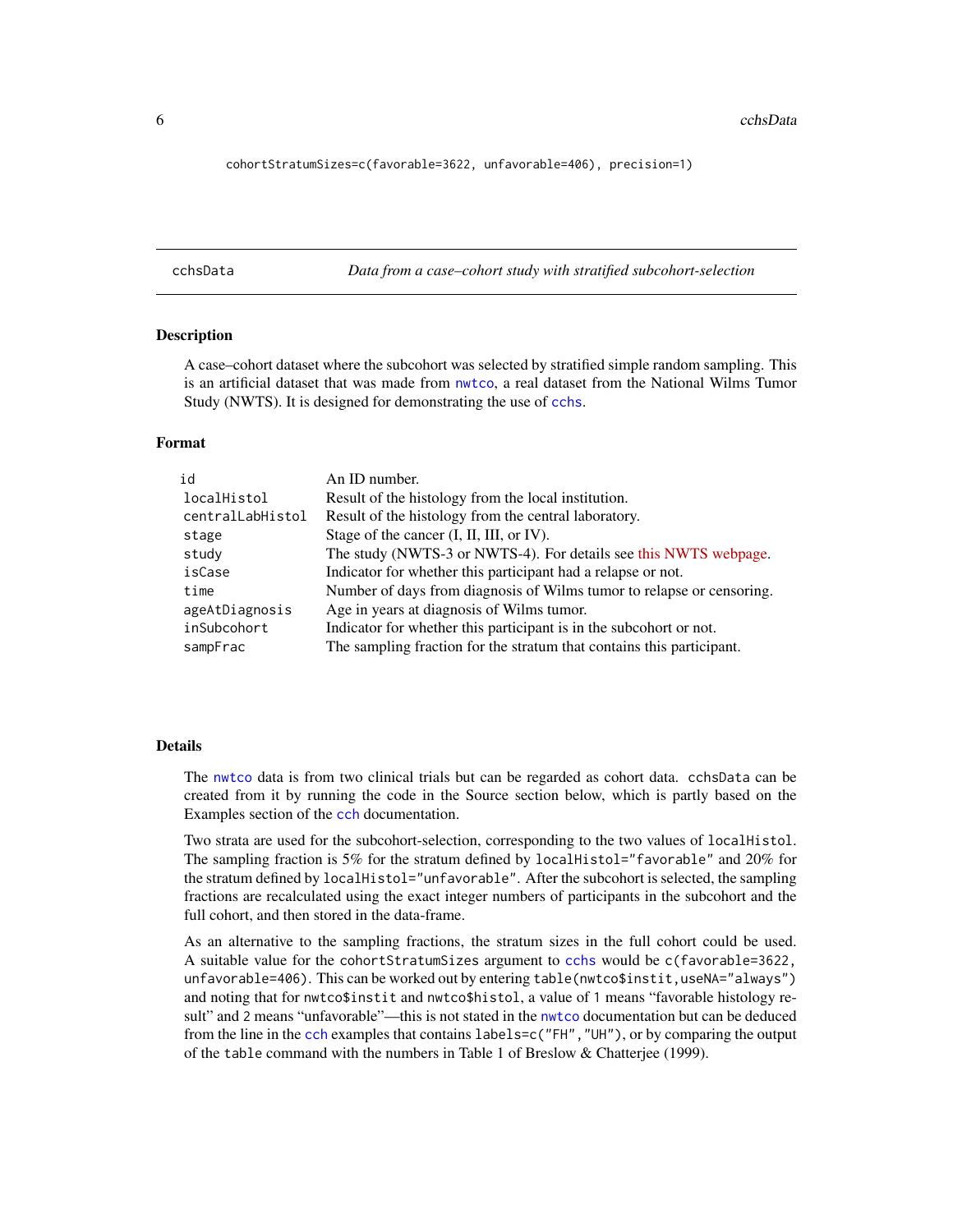#### cchsData 7 and 2012 12:30 and 2012 12:30 and 2012 12:30 and 2012 12:30 and 2012 12:30 and 2013 12:30 and 2013 1

For information about the two clinical trials, NWTS-3 and NWTS-4, see D'Angio et al. (1989) and Green et al. (1998) respectively, or the [National Wilms Tumor Study website.](http://www.nwtsg.org/)

#### Source

```
# Starting with nwtco, rename variables, convert some to factors, drop
# in.subcohort (which is used elsewhere for a different simulated dataset), etc.
library(survival, quietly=TRUE)
cchsData <- data.frame(
   id = nwtco$seqno,
   localHistol = factor(nwtco$instit, labels=c("favorable", "unfavorable")),
  centralLabHistol = factor(nwtco$histol, labels=c("favorable", "unfavorable")),
   stage = factor(nwtco$stage, labels=c("I", "II", "III", "IV")),
   study = factor(nwtco$study, labels=c("NWTS-3", "NWTS-4")),
   isCase = as.logical(nwtco$rel),
   time = nwtco$edrel,
   ageAtDiagnosis = nwtco$age / 12 # nwtco$age is in months
)
# Define the intended sampling fractions for the two strata.
samplingFractions <- c(favorable=0.05, unfavorable=0.2)
# Select participants/rows to be in the subcohort by stratified simple random
# sampling.
cchsData$inSubcohort <- rep(FALSE, nrow(cchsData))
set.seed(1)
for (stratumName in levels(cchsData$localHistol)) {
   inThisStratum <- cchsData$localHistol == stratumName
   stratumSubcohortSize <-
         round(samplingFractions[stratumName] * sum(inThisStratum))
   rowsToSetTrue <- sample(which(inThisStratum), size=stratumSubcohortSize)
   cchsData$inSubcohort[rowsToSetTrue] <- TRUE
}
# Change the sampling fractions to their exact values.
stratumSubcohortSizes <- table(cchsData$localHistol[cchsData$inSubcohort])
stratumCohortSizes <- table(cchsData$localHistol)
samplingFractions <- stratumSubcohortSizes / stratumCohortSizes
samplingFractions <- c(samplingFractions) # make it a vector, not a table
# Keep only the cases and the subcohort.
cchsData <- cchsData[cchsData$isCase | cchsData$inSubcohort,]
# Put the sampling fraction in each row of the data-frame.
cchsData$sampFrac <-
      samplingFractions[match(cchsData$localHistol, names(samplingFractions))]
```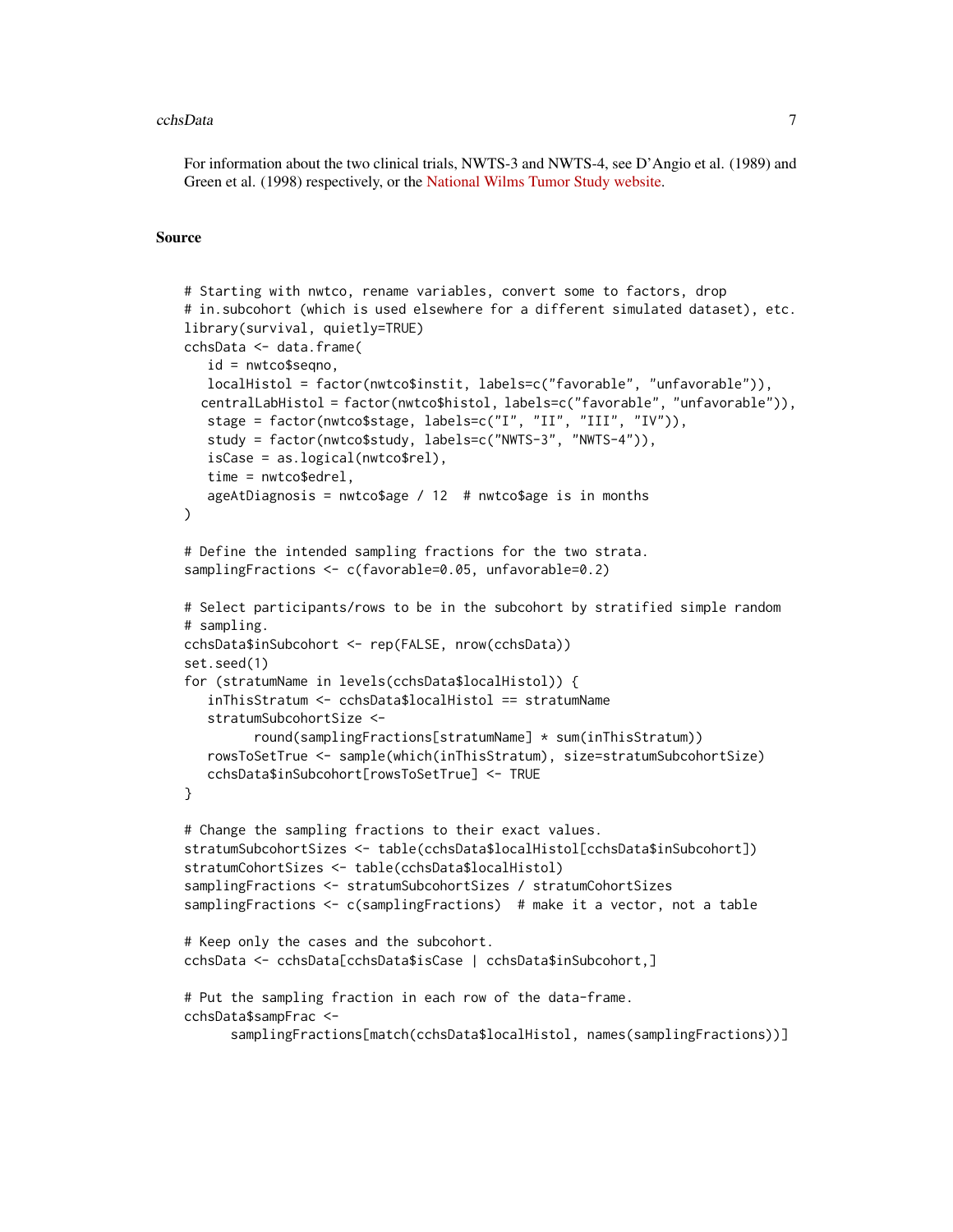#### References

Breslow, N.E., Chatterjee, N. (1999). Design and analysis of two-phase studies with binary outcome applied to Wilms tumour prognosis. *Journal of the Royal Statistical Society: Series C (Applied Statistics)* 48 (4), 457–468. [\(link\)](https://doi.org/10.1111/1467-9876.00165)

D'Angio, G.J., Breslow, N., Beckwith, J.B., Evans, A., Baum, E., Delorimier, A., Fernbach, D., Hrabovsky, E., Jones, B., Kelalis, P., Othersen, H.B., Tefft, M., Thomas, P.R.M. (1989). Treatment of Wilms' tumor: Results of the third national Wilms' tumor study. *Cancer* 64 (2), 349–360. [\(link\)](https://doi.org/10.1002/1097-0142(19890715)64:2%3C349::AID-CNCR2820640202%3E3.0.CO;2-Q)

Green, D.M., Breslow, N.E., Beckwith, J.B., Finklestein, J.Z., Grundy, P.E., Thomas, P.R., Kim, T., Shochat, S.J., Haase, G.M., Ritchey, M.L., Kelalis, P.P., D'Angio, G.J. (1998). Comparison between single-dose and divided-dose administration of dactinomycin and doxorubicin for patients with Wilms' tumor: a report from the National Wilms' Tumor Study Group. *Journal of Clinical Oncology* 16 (1), 237–245. [\(link\)](https://doi.org/10.1200/JCO.1998.16.1.237)